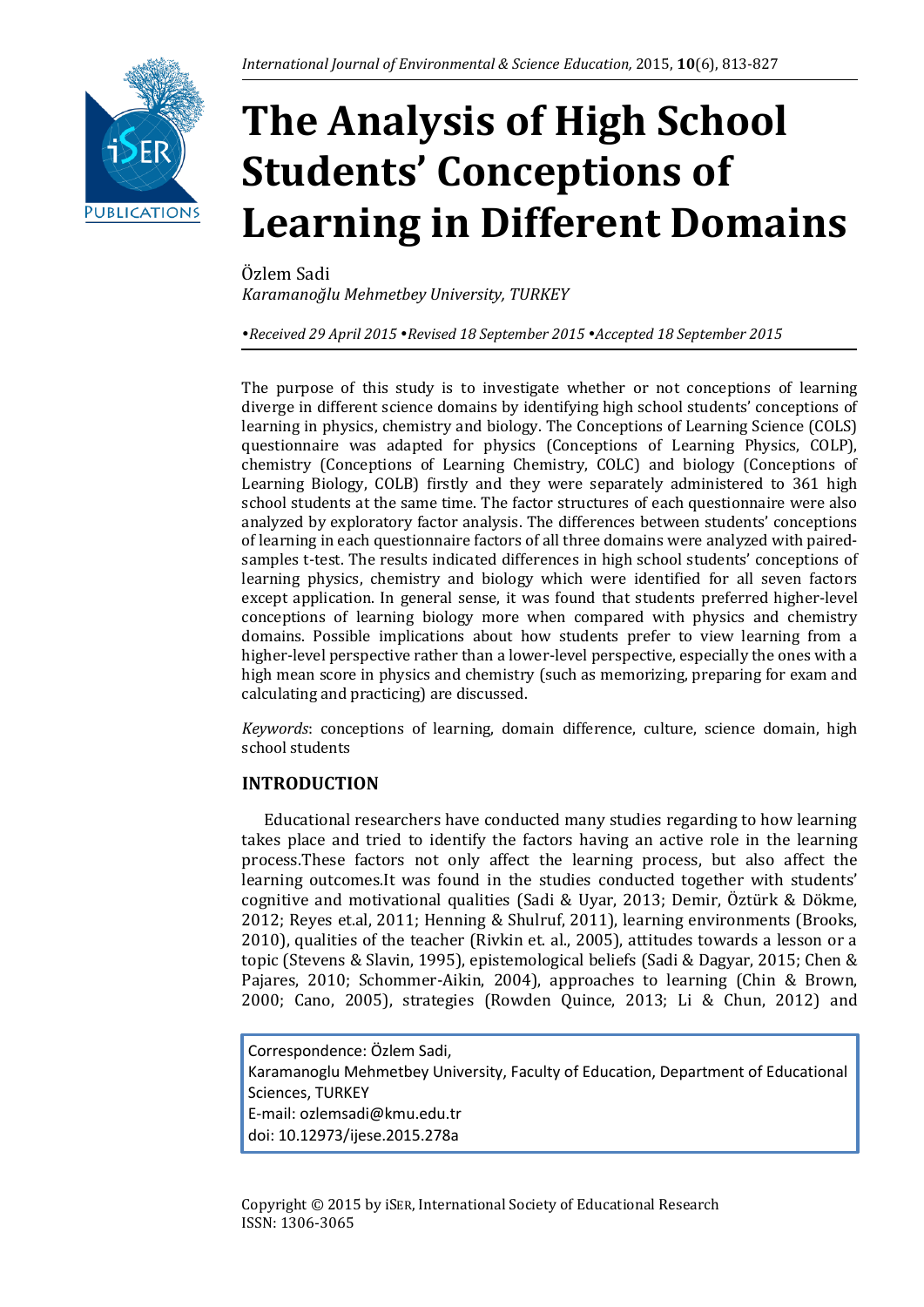conceptions of learning (Chiou, Liang & Tsai, 2012; Tsai, 2004; Sinatra 2001; Dart et al., 2000; Pillay et al., 2000; Schommer, 1998) are also shown to be effective in the learning process and outcomes. Among these factors, conception of learning is one of the issues that are frequently taken into consideration. In general sense, conceptions of learning could be defined as the ways of learning that students prefer more during their learning process. Moreover, conceptions of learning can also be defined as the student's learning aims, activities, duties, strategies or opinions regarding the learning process (Vermunt & Vermetten, 2004). Buehl and Alexander (2001) and Tsai (2004) defined the conceptions of learning as students' school knowledge and their learning beliefs which are considered as academic epistemological beliefs. The oldest study on this topic was conducted with the university students by Saljo (1979). Saljo categorized conceptions of learning under five different categories, *increase of knowledge*, *memorizing*, *the acquisition of facts and procedures which could be retained and/or utilized in practice*, *the abstraction of meaning* and *an interpretative process aiming at an understanding of reality* depending on the interviews which he conducted with 90 college students. In a later study, Marton, Dall'Alba and Beaty (1993) added a term *changing as a person* as the sixth category. Saljo (1979) and Marton et. al. (1993) defined the first three categories (increase of knowledge, memorizing, acquisitions of facts or procedures) as passive accumulation of knowledge which are obtained externally. On the other hand, the last categories; abstraction of meaning, an interpretative process aimed at the understanding of reality and changing as a person were defined as the active acquisition, interpretation and application of knowledge obtained internally. Therefore, researchers categorized these six categories hierarchically from the most basic and simple one to the most sophisticated ones (Marton, Dall'Alba, & Beaty, 1993; Watkins & Regmi, 1992) or from the most superficial one to the most deep (Marton & Saljo, 1984). In later studies, similar categorizations were also defined (Yang & Tsai, 2010; Tsai, 2004). Furthermore, many studies revealed that conceptions of learning are related to cognitive strategies and approaches to learning (Kember, Biggs, & Leung, 2004; Burnett, Pillay, & Dart, 2003; Dart et al., 2000; Norton & Crowley, 1995). Based on the results of the study conducted by Dart et. al. (2000), it was found that the students who preferred lower level conceptions of learning such as *memorizing* and *recording* used surface strategies more (e.g. rote learning), whereas the students who preferred *understanding* or *learning as perceiving something in a different way* as their conceptions of learning used deep strategies (e.g. applying knowledge to real life). As a result, identifying students' conceptions of learning provides important insights into their learning (Tsai et. al., 2011).

A number of studies were conducted to identify general conceptions of learning (Duarte, 2007; Eklund-Myrskog, 1998; Saljo, 1979); however, the idea that conceptions of learning might be domain-specific has been discussed lately. Moreover, some studies focused how to identify high school students' conceptions of learning science, physics, biology and chemistry (Sadi & Lee, 2015; Lin & Tsai, 2013; Chiou et al. 2012; Liang & Tsai, 2010; Lee et al., 2008; Tsai & Kuo, 2008). For instance, Tsai (2004) conducted interviews with 120 university students and qualitatively divided students' conceptions of learning science into the following seven categories as *memorizing, testing, calculating and practicing tutorial problems*, *the increase in knowledge, applying, understanding and seeing in a new way*. Moreover, Tsai stated that these conceptions of learning tend to be developmental and hierarchical and the first three conceptions of learning are lower-level conceptions whereas the last four are the higher-level conceptions. However, Tsai (2004) also emphasized to the students' conceptions of learning science, so their conceptions of learning physics or biology could not be revealed through the questions referring to "science". According to abovementioned studies, conceptions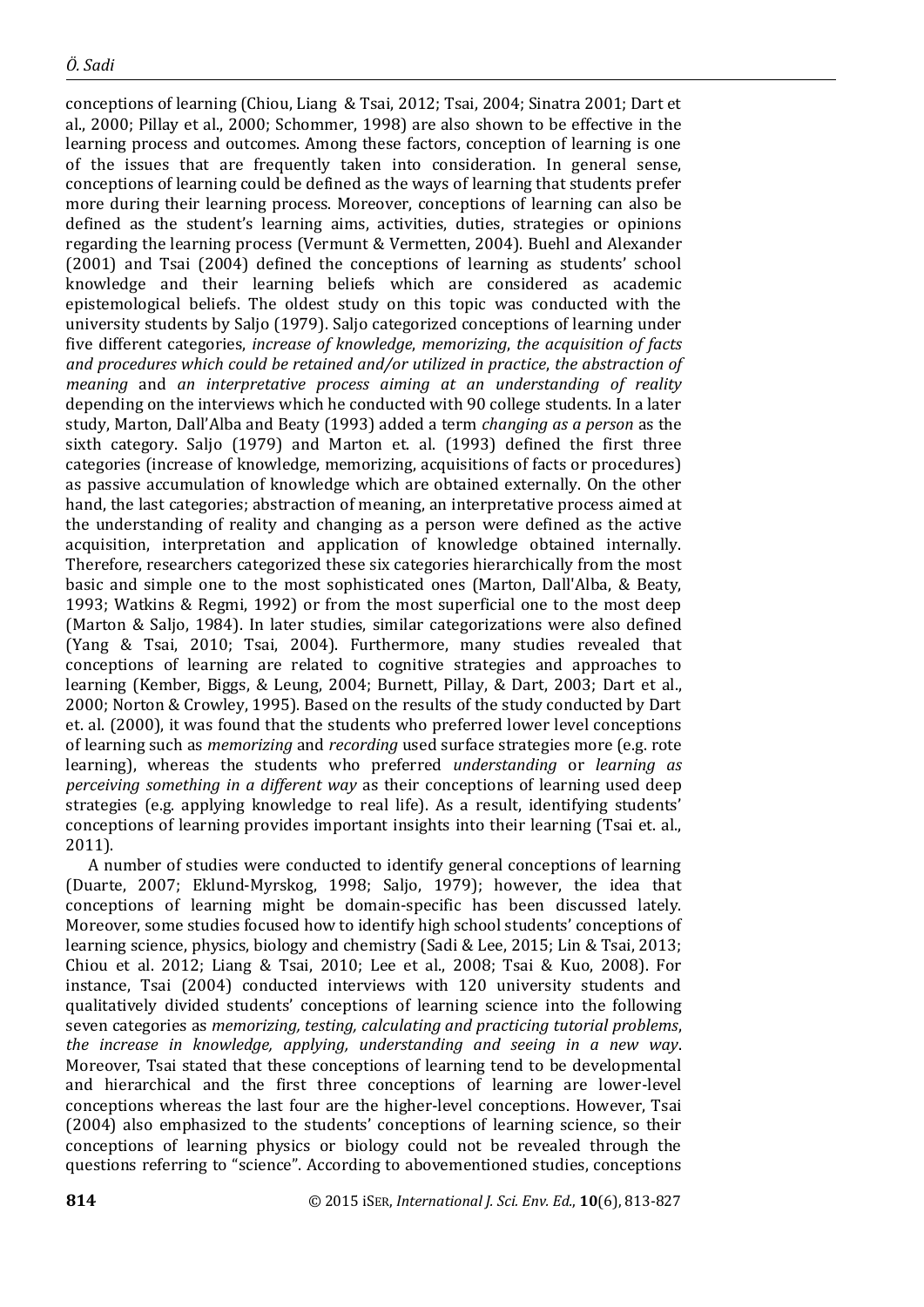of learning depend on different learning experiences in different domains which may result in different conceptions of learning. In another words, the "conceptions of learning biology" that the students preferred might be different from their "conceptions of learning physics" or from the "conceptions of learning chemistry." Chiou et. al. (2012) emphasized the need for research in more specific domains in order to examine students' conceptions of learning more in a deeper sense. However, different from the studies on general conception of learning in science, a few numbers of studies focus on students' conceptions of learning in different domains such as pure physics (Chiou et al. 2013; Hegarty-Hazel & Prosser, 1991), chemistry (Li et al. 2013; Garnett, Garnett & Hackling, 1995) and biology (Sadi & Dagyar, 2015; Chiou et al. 2012). There is no single study that focuses on and compares students' conceptions of learning especially in these three domains; physics, chemistry and biology. Consequently, this study was conducted to identify the same group of students' conceptions of learning physics, chemistry and biology and to put forth the similarities and differences in their conceptions of learning in different domains. In this way, it is expected that this study will contribute to the literature by filling an important gap.

In addition to the domain-dependent aspect of conceptions of learning, another important point that is highlighted in the literature is that students' conceptions of learning might be affected by cultural differences. For example, in his studies conducted with American and Chinese college students, Li (2001, 2003) showed that there are differences between the conceptions of learning of students from two different cultures and that conceptions of learning such as "the depth of knowledge, moral standards and the contribution of knowing to society" stand out in Chinese students' conceptions of learning. Similarly, Marton, Wen and Nagke (1996) compared Chinese and Uruguayan students' conceptions of learning and claimed that although the students from these two different cultures had similar conceptions of learning, Chinese students focused more on the learning process (i.e. continuity of learning) whereas their Uruguayan counterparts focused on the result (i.e. focusing on keeping the information permanently). When the studies conducted in Turkey are considered, there are few studies on conceptions of learning and most of them aimed to identify mostly pre-service teachers' and high school students' conceptions of learning science (Sadi & Lee, 2015; Bahcıvan & Kapucu, 2014; Dikmenli & Cardak, 2010). However, more studies that aim to identify the conceptions of learning which might be shaped depending on socio-cultural environments of the students from different regions, cities or schools are needed (Purdie, Hattie & Douglas 1996). No study compared Turkish students' conceptions of learning physics, chemistry and biology at the same time. Moreover, in the explanation of the achievement or failure of the countries in the international examinations such as PISA, in which Turkey also participates, students' level of intelligence (Herrnstein & Murray, 1994), their efforts and abilities (Tweed & Lehman 2002; Dweck 1999; Stevenson & Lee 1990), the expectations and participation of their parents (Stevenson & Stigler 1992), the research on students' beliefs and conceptions of learning may also play an important role. Therefore, it is necessary to identify Turkish students' conceptions of learning in different domains through different studies and, if necessary, to make some suggestions regarding the development of conceptions of learning.

Under the light of studies mentioned above, this study aimed to identify Turkish high school students' conceptions of learning physics, chemistry and biology and to reveal how these conceptions of learning take shape in different domains. By this way, it would be possible to analyze in which domains students had lower-level conceptions of learning and provide some suggestions for helping students to prefer more sophisticated conceptions of learning, from to higher-level conceptions of learning.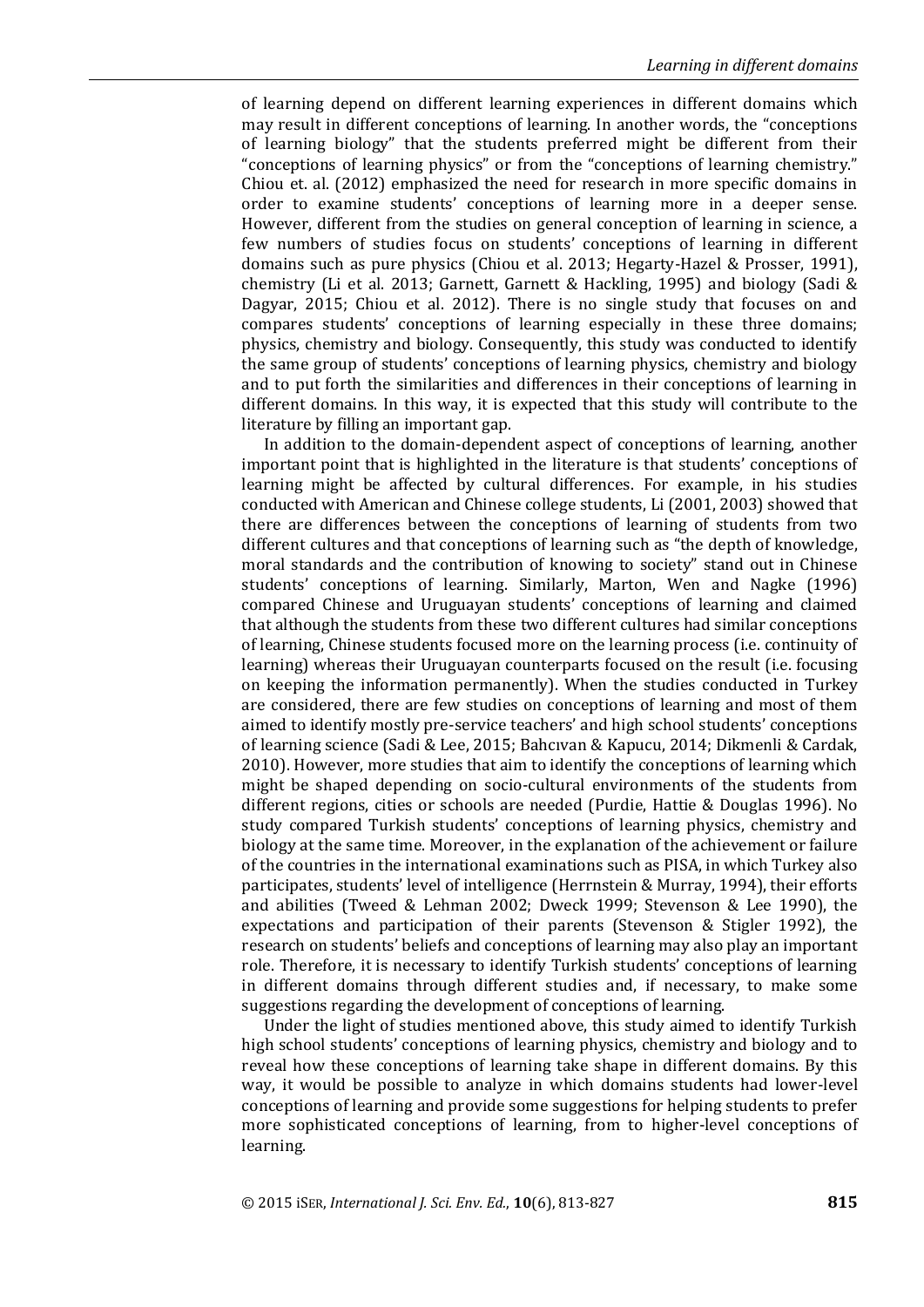#### **Research questions**

Most of the studies analyzed students' conceptions of learning science. However, to suit the purposes of this study, the "Conceptions of Learning Science" questionnaire was used. This questionnaire, which was developed by Lee et al. (2008) has been adapted to different domains (Chiou et al. 2013; Li, Liang & Tsai, 2013) and adapted by Sadi and Uyar (2014) to Turkish for physics, chemistry and biology in this study. Therefore, it was necessary to prepare "Conceptions of Learning Physics" (COLP), "Conceptions of Learning Chemistry" (COLC) and "Conceptions of Learning Biology" (COLB) questionnaire and to test them for their reliability and validity. Afterwards, students' conceptions of learning physics, chemistry and biology were identified by implementing these questionnaires.

Firstly, the factor structure of the COLP, COLC and COLB questionnaires were analyzed using exploratory factor analysis, and then, answers to the following questions were searched:

- 1. What tendencies do the high school students' conceptions of learning physics, chemistry and biology exhibit?
- 2. Are there any significant differences between the high school students' conceptions of learning physics, chemistry and biology?

#### **METHODOLOGY**

This study is a quantitative one which was conducted by using a survey model. With the help of this relational survey model, it aimed to identify students' conceptions of learning in different domains and factors without forming causeeffect relationships (Karasar, 1999).

#### **Sample**

The sample of this research consisted of 361 high school students, 174 of whom were male and 187 of them were female. All the students who participated in the study were taking physics, chemistry and biology courses simultaneously. One hundred and fifty-three students were 9<sup>th</sup> graders (42.4%), 109 students were 10<sup>th</sup> graders (30.2%), and 99 students were  $11<sup>th</sup>$  graders (27.4%). The average age of the students was 15.8 and their ages ranged from 14 to 18.

In Turkey, students who complete the first eight years of education, have to continue to high school. On the other hand, some of the students prefer to go Anatolian high schools; science high schools, vocational high schools and some to religious high schools (İmam Hatip high school). In the current study, the target population consisted of all the 9<sup>th</sup>, 10<sup>th</sup> and 11<sup>th</sup> grade Anatolian high school students in an urban area of the Turkey. Frequently, it was extremely difficult to select a random sample because of too large population and impossible to include every individual; convenience sampling was used to choose a study sample from the target population.

#### **Instrument**

The "Conceptions of Learning Science" (COLS) questionnaire (Lee, Johanson & Tsai, 2008) was used to identify Turkish high school students' conceptions of learning. Since, in this study, students' conceptions of learning physics, chemistry and biology were identified, "Conceptions of Learning Science" questionnaire was adapted to physics, chemistry and biology and high school students who participated in the study filled out "Conceptions of Learning Physics" (COLP), "Conceptions of Learning Chemistry" (COLC) and "Conceptions of Learning Biology"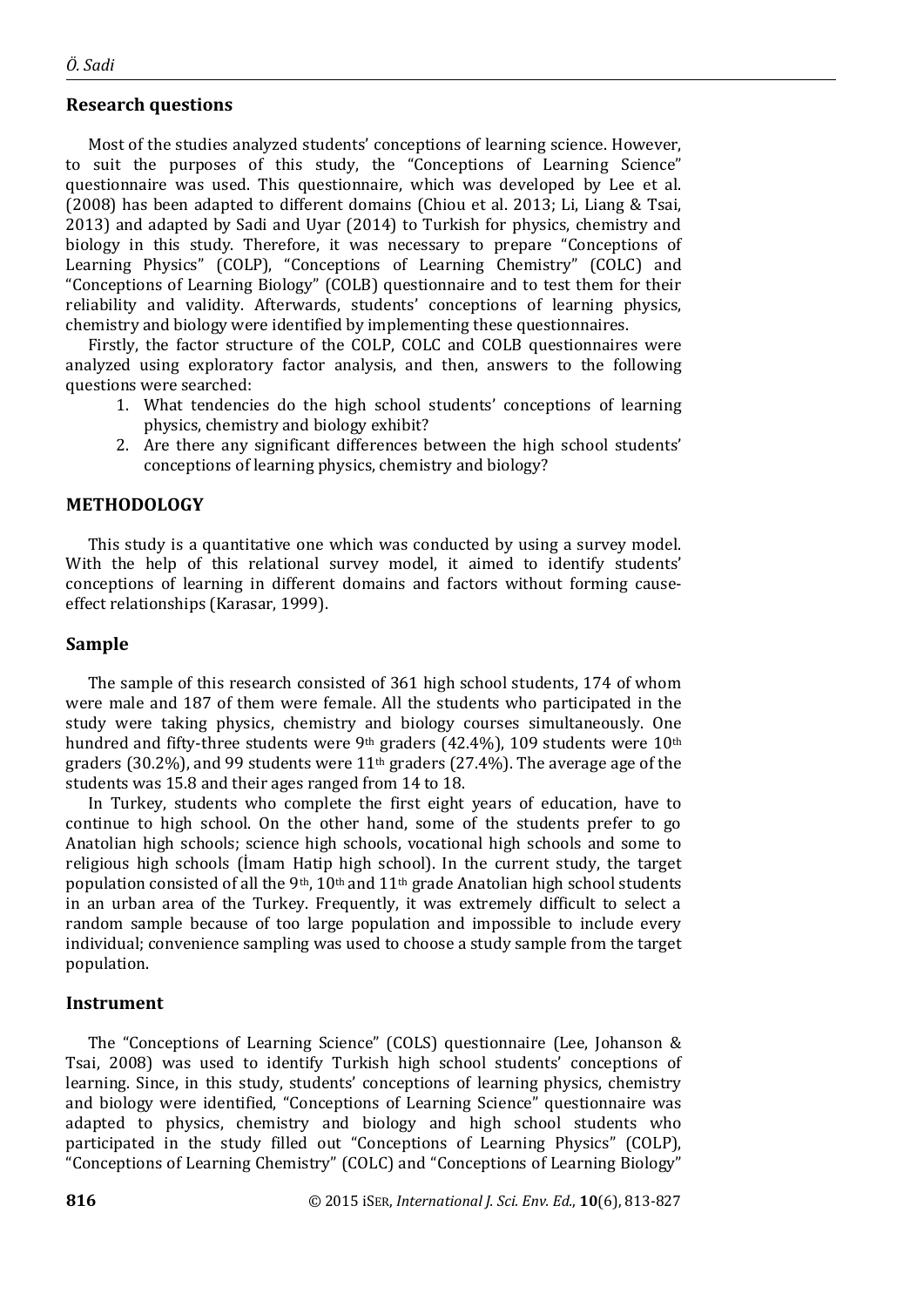(COLB) questionnaires. In the original questionnaire, there were 35 items measuring 7 factors. In the items under these 7 factors: 1st factor *memorizing* (5 items), 2nd factor *preparing for exams* (6 items), 3rd factor *calculating and practicing* (5 items), 4th factor *increasing one's knowledge* (5 items), 5th factor *application* (5 items), 6th factor *understanding* (4 items) and 7th factor *seeing in a new way* (5 items)

In the present study, the adapted Turkish version of "Conceptions of Learning Science" (COLS) questionnaire (Sadi & Uyar, 2014) was also revised for physics, chemistry and biology domain and tested for their reliability and validity. Every item has been modified for three domains and the students filled out all questionnaires separately. The contents of the questionnaire which was adapted for all three domains in order to identify students' conceptions of learning physics, chemistry and biology was examined by two experts in science education and information about its face validity was obtained. Following the procedure above, the questionnaires were slightly modified. The seven factors in the COLP, COLC and COLB are described below:

- 1. Memorizing: learning is keeping the physics/chemistry/biology knowledge in mind and remembering it when necessary.
- 2. Preparing for exams: learning physics/chemistry/biology is to prepare for the exam and getting high grades in physics/chemistry/biology exams.
- 3. Calculating and practicing: learning physics/chemistry/biology is usually solving scientific problems making quantitative calculations, practicing tutorials and manipulation of formulate and numbers.
- 4. Increasing one's knowledge: learning is viewed as increasing physics/chemistry/biology knowledge.
- 5. Application: learning physics/chemistry/biology means solving or explaining unknown questions and phenomena.
- 6. Understanding: learning physics/chemistry/biology is conceptualized as achieving true understanding and forming links between concepts.
- 7. Seeing in a new knowledge: learning physics/chemistry/biology is finding new ways of thinking and gaining new perspective.

These factors have a certain hierarchy and they are presented according to this hierarchy. The first three were categorized as "lower-level conceptions of learning" and the last four factors were categorized as "higher-level conceptions of learning" (Li, Liang & Tsai, 2013). In order to measure these factors in the questionnaire, a 5 point likert scale was developed and the answers ranged from "strongly disagree" to "strongly agree." At the same time, "exploratory factor analysis" was conducted for its construct validity.

#### **Data collection and analysis**

The questionnaires were distributed to the Anatolian high school students with the permission of the Ministry of Education in Turkey. Every student filled out the COLP, COLC and COLB questionnaires, which were prepared for physics, chemistry and biology domains, at the same time but individually without giving personal information about themselves (anonymous). These questionnaires were completed during a class hour, which was approximately 40 minutes. Teachers and students made all required disclosures before the administration of the survey.

For the analysis of the research results, SPSS 15.0 statistical package software was used. Firstly, the answers of the all students who participated in the study to COLP, COLC and COLB questionnaires were analyzed through exploratory factor analysis. Then, descriptive statistics were conducted in order to identify the general tendencies of the students' conceptions of learning physics, chemistry and biology, and overall values were calculated for each factor of COLP, COLC and COLB. Since the groups of the sample data are not independent of one another, paired-samples t-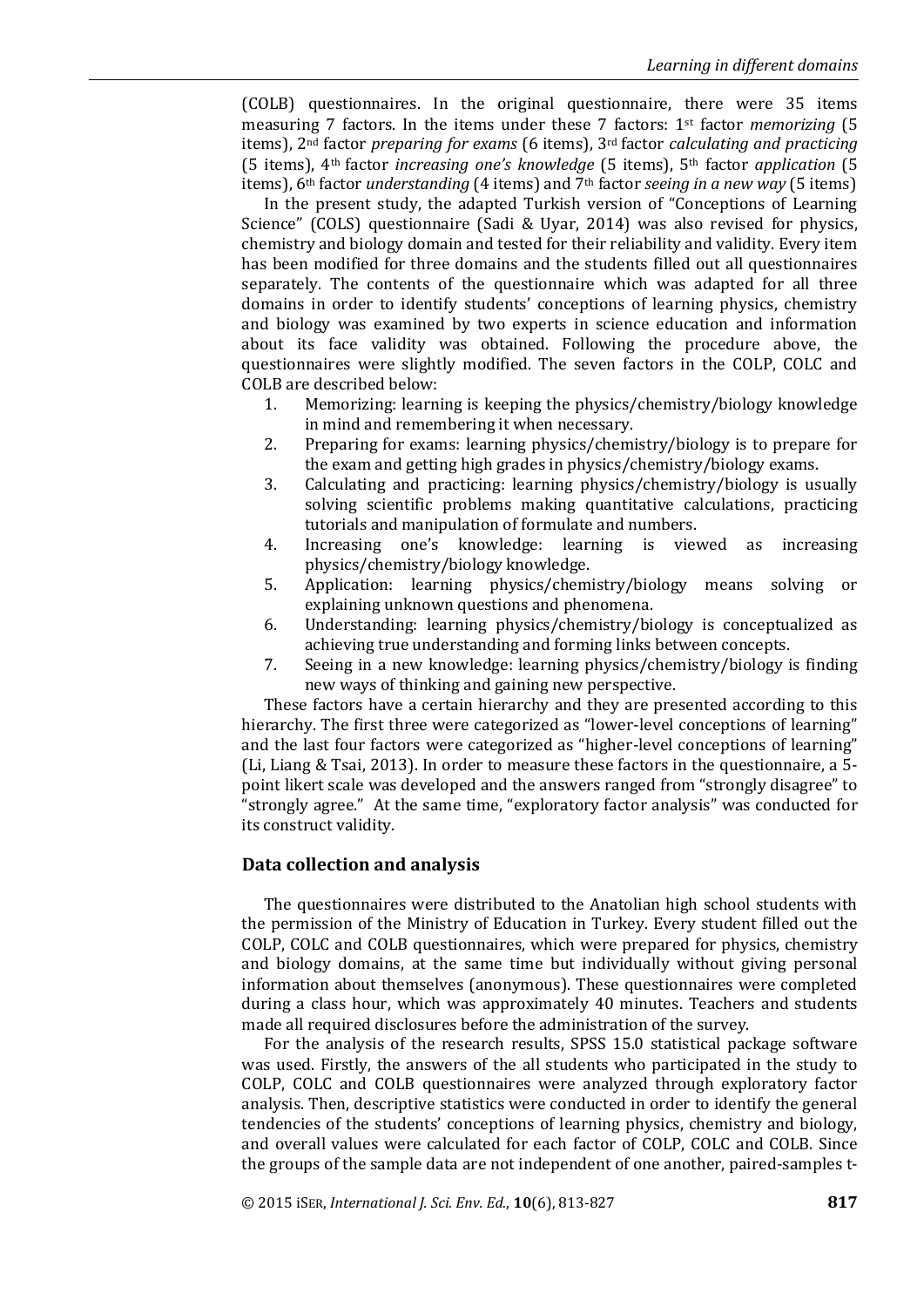test was conducted to identify the differences in terms of students' conceptions of learning physics, chemistry and biology domains.

## **RESULTS**

In order to test whether COLP, COLC and COLB questionnaires were suitable for the analysis, Kaiser-Meyer-Olkin (KMO) and Bartlett sphericity values were examined before the factor analysis. KMO coefficient is expected to be higher than 0.5 and in this way; some proof is gathered so as to whether the data obtained through the questionnaire can be modeled using factor analytical model (Field, 2000). The values for COLP, COLC and COLB were 0.873, 0.905 and 0.872, respectively and it was seen that with the values close to 1, the data were suitable for the factor analytical structure. In addition, with Bartlett sphericity test, which is ki-square statistics, the meaningfulness of the correlational matrix for the variables were tested (Büyüköztürk, 2011). According to the results of Bartlett sphericity test, ki-square  $(x^2)$  was found to be 5815.03 (p < 0.01) for COLP, 6825.10 (p < 0.01) for COLC and 4797.59 for COLB, and the null hypothesis was rejected. In other words, it was seen that the data had a normal distribution with multiple variables, and thus, suitable for the factor analysis (Cokluk, Sekercioglu & Büyüköztürk, 2010).

## **Factor analysis for COLP, COLC and COLB**

According to the results of exploratory factor analysis conducted to test construct validity of COLP, COLC and COLB, which are the adapted versions of COLS to identify students' conceptions of learning physics, chemistry and biology,  $6<sup>th</sup>$  and  $17<sup>th</sup>$  items from COLP, 6<sup>th</sup>, 16<sup>th</sup> and 30<sup>th</sup> items from COLC and 20<sup>th</sup> and 21<sup>st</sup> items from COLB were removed, since these items loaded on more than one factor or their factor loadings were under 0.40. The results of the analysis for the remaining items are given in Table 1.

| <b>Factors</b>    |       | COLP COLC COLB |       |
|-------------------|-------|----------------|-------|
| Memorizing        |       |                |       |
| item1             | 0,804 | 0,793          | 0.674 |
| item <sub>2</sub> | 0,843 | 0,830          | 0.851 |
| item3             | 0,788 | 0.815          | 0.778 |
| item4             | 0,603 | 0,681          | 0.682 |
| item <sub>5</sub> | 0,784 | 0,764          | 0.739 |
| PE.               |       |                |       |
| item <sub>6</sub> |       |                | 0.525 |
| item7             | 0,759 | 0,808          | 0.782 |
| item8             | 0,807 | 0,845          | 0.813 |
| item9             | 0,657 | 0,559          | 0.587 |
| item10            | 0,724 | 0.650          | 0.613 |
| item 11           | 0,686 | 0.673          | 0.674 |
| CР                |       |                |       |

**Table 1.** COLP, COLC and COLB questionnaires factor analysis results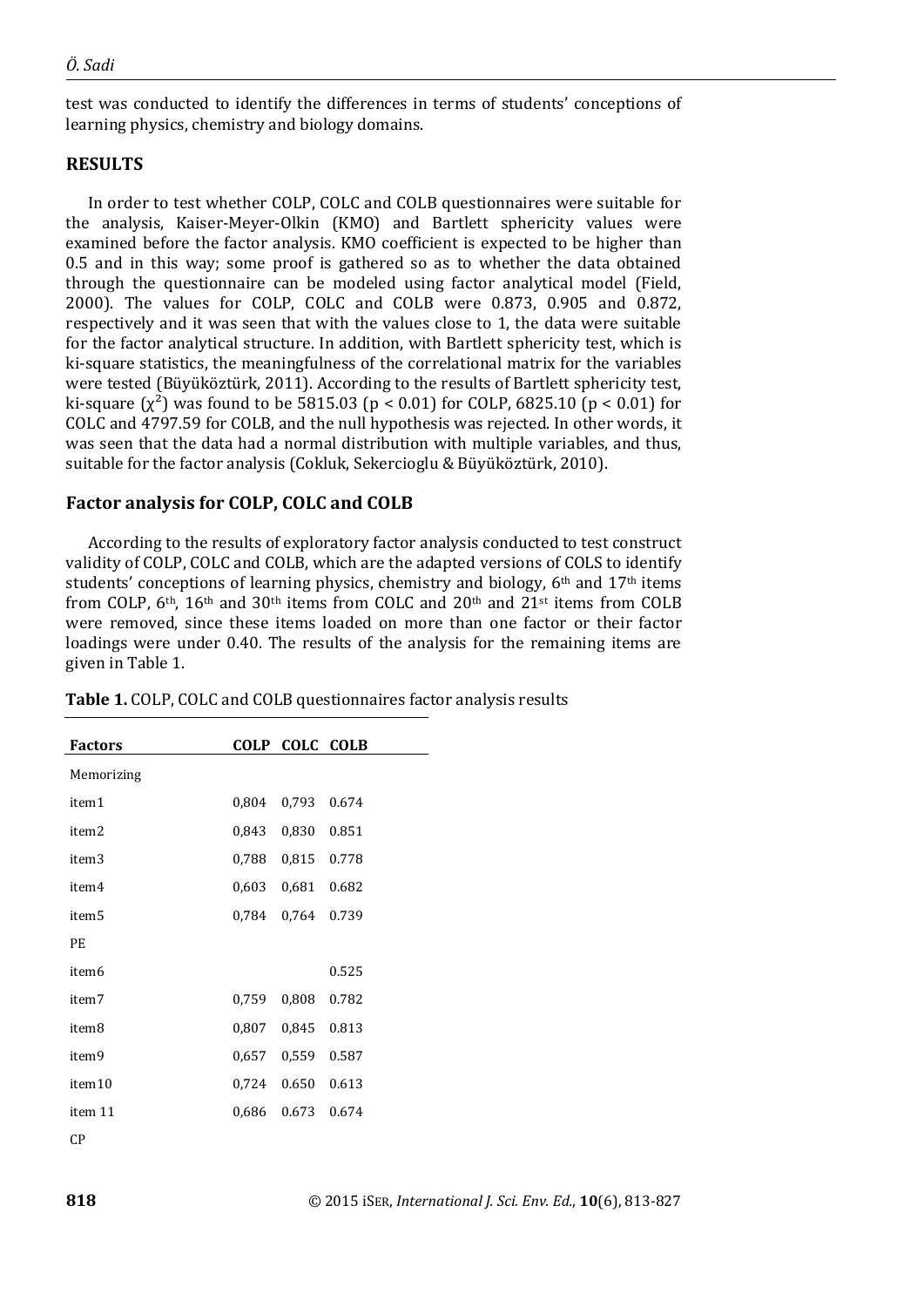| item12        | 0.600 | 0.703             | 0.671       |
|---------------|-------|-------------------|-------------|
| item13        |       | 0.542 0.668       | 0.579       |
| item14        | 0.684 | 0.54              | 0.699       |
| item15        | 0.593 | 0.431             | 0.691       |
| item16        | 0.567 |                   | 0.605       |
| IK            |       |                   |             |
| item17        |       |                   | 0.689 0.652 |
| item18        |       | 0.571 0.704 0.758 |             |
| item19        |       | 0.758 0.511       | 0.646       |
| item20        | 0.755 | 0.618             |             |
| item21        | 0.662 | 0.661             |             |
| Application   |       |                   |             |
| item22        | 0.672 | 0.654             | 0.582       |
| item23        | 0.653 |                   | 0.694 0.489 |
| item24        |       | 0.580 0.585       | 0.615       |
| item25        | 0.707 | 0.537             | 0.676       |
| item26        | 0.729 | 0.495             | 0.698       |
| Understanding |       |                   |             |
| item27        |       | 0.625 0.665       | 0.420       |
| tem28         | 0.479 | 0.658             | 0.440       |
| item29        |       | 0.475 0.71        | 0.580       |
| item30        | 0.735 |                   | 0.669       |
| SNW           |       |                   |             |
| item31        |       | 0.789 0.779 0.718 |             |
| item32        |       | 0.777 0.815       | 0.771       |
| item33        | 0.739 | 0.731             | 0.730       |
| item34        | 0.703 | 0.675             | 0.731       |
| item35        | 0.449 | 0.497             | 0.544       |

*Notes: PE: preparing for exam, CP: calculating and practicing, IK: increasing one's knowledge, SNW: seeing in a new way*

As seen in Table 1, the items in all three questionnaires gathered under 7 factors whose Eigen values are over than 1, as it is in the original form of the questionnaire and the total variance explained by these factors was 60.1 %, 63.1 % and 59.5 % for COLP, COLC and COLB, respectively. In addition, with the help of Cronbach Alpha coefficient, the internal validity of the questionnaires was tested (Table 2). The Cronbach Alpha reliability coefficients of COLP, COLC and COLB were found to be 0.89, 0.92 and 0.87, respectively and for each factor, they vary from 0.63 to 0.89 (Table 2). In educational research, a reliability coefficient which is over 0.60 is considered to be acceptable and reliable (Ozdamar, 1999).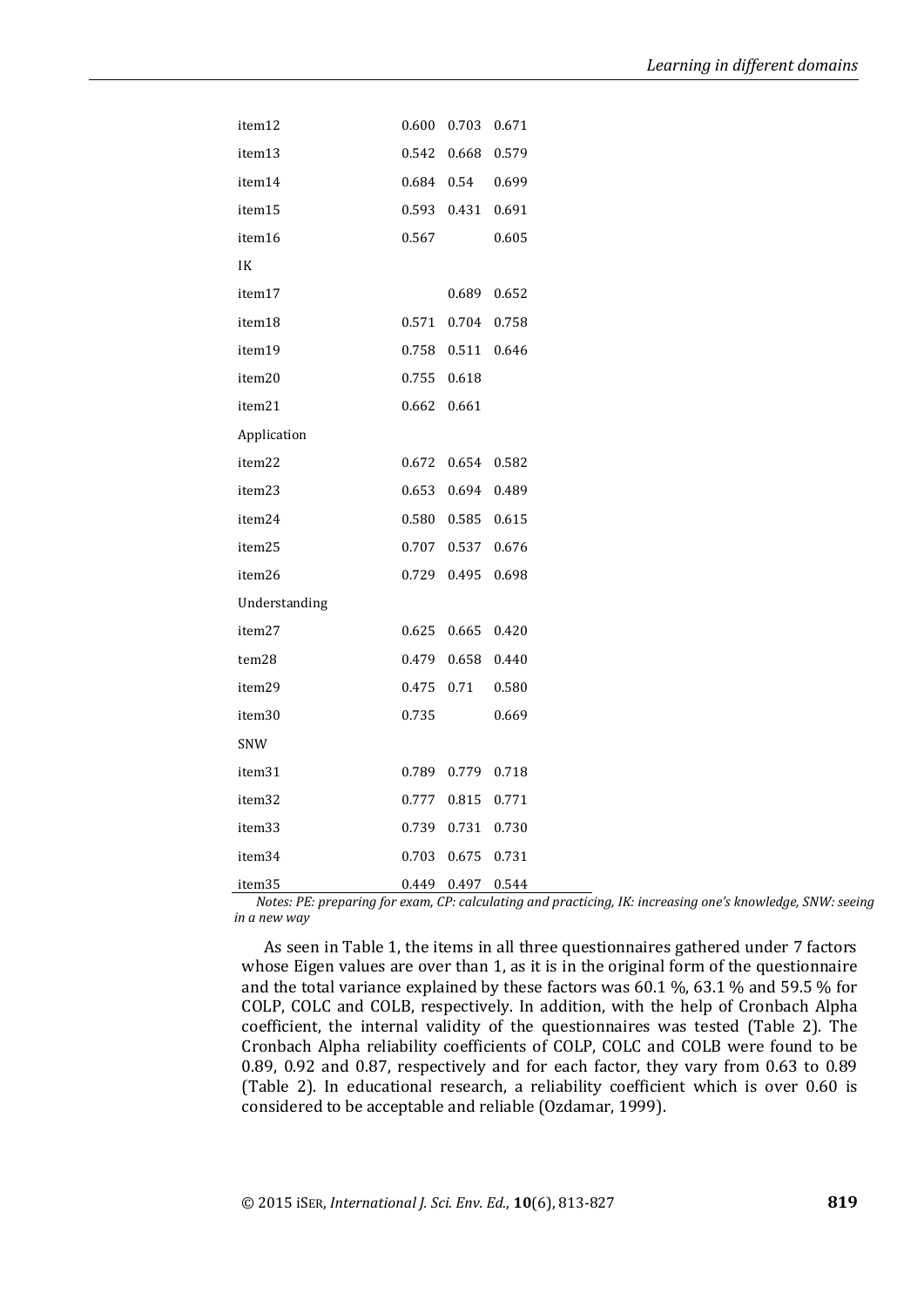## **Domain differences in conceptions of learning**

In order to identify the general tendencies in high school students' conceptions of learning physics, chemistry and biology, mean values were calculated for each factor of COLP, COLC and COLB and summarized in Table 2.

|                  |                   |      |           | <b>Factors</b> |             |               |            |
|------------------|-------------------|------|-----------|----------------|-------------|---------------|------------|
|                  | <b>Memorizing</b> | PE   | <b>CP</b> | IK             | Application | Understanding | <b>SNW</b> |
| COLP             | 3.62              | 3.45 | 3.91      | 3.54           | 3.58        | 3.72          | 3.52       |
| Cronbach's alpha | 0.85              | 0.63 | 0.80      | 0.79           | 0.74        | 0.77          | 0.85       |
| overall alpha    | 0.89              |      |           |                |             |               |            |
| COLC             | 3.51              | 3.44 | 3.61      | 3.61           | 3.57        | 3.70          | 3.59       |
| Cronbach's alpha | 0.89              | 0.70 | 0.79      | 0.79           | 0.81        | 0.82          | 0.86       |
| overall alpha    | 0.92              |      |           |                |             |               |            |
| <b>COLB</b>      | 2.93              | 3.25 | 3.27      | 3.91           | 3.57        | 3.93          | 3.82       |
| Cronbach's alpha | 0.82              | 0.64 | 0.73      | 0.69           | 0.74        | 0.80          | 0.81       |
| overall alpha    | 0.87              |      |           |                |             |               |            |

**Table 2.** Mean, overall and Cronbach Alpha values for COLP, COLC and COLB

*Notes: PE: preparing for exams, CP: calculating and practicing, IK: increasing one's knowledge, SNW: seeing in a new way*

As seen in Table 2, students' mean scores in *memorizing* (M=3.62 for COLP and M=3.51 for COLC), *preparing for exams* (M=3.45 for COLP and M=3.44 for COLC) and *calculating and practicing* (M=3.91 for COLP and M=3.61 for COLC) in reference to physics and chemistry are higher than those in *memorizing* (M=2.93), *preparing for exams* (M=3.25) and *calculating and practicing* (M=3.27) in reference to biology. However, students' mean scores in *increasing one's knowledge* (M=3.91), *understanding* (M= 3.93) and *seeing in a new way* (M=3.82) COLB are higher than those in *increasing one's knowledge* (M=3.54 for COLP and M=3.61 for COLC), *understanding* (M=3.72 for COLP and M=3.70 for COLC) and *seeing in a new way* (M=3.52 for COLP and M=3.59 for COLC) conceptions of learning for both physics and chemistry. Students' mean scores in *application* conception of learning are close to each other in all these three domains.

In addition, paired-sample t-test was conducted in order to determine the statistical differences in conceptions of learning physics, chemistry and biology in terms of mean scores for each factor (Table 3).

|                | <b>Memorizing</b> |      | PE   |      | <b>CP</b>  |      | IK    |       |                                             |      | Application Understanding |      | <b>SNW</b> |      |
|----------------|-------------------|------|------|------|------------|------|-------|-------|---------------------------------------------|------|---------------------------|------|------------|------|
|                | t-test            | sig  |      |      |            |      |       |       | t-test sig t-test sig t-test sig t-test sig |      | t-test                    | sig  | t-test sig |      |
| Physics        | 2.06              | .040 | .23  |      | .818 24.31 | .000 | 17.20 | .000  | .39                                         | .692 | 22.09                     | .000 | 1.13       | .250 |
| Chemistry      |                   |      |      |      |            |      |       |       |                                             |      |                           |      |            |      |
| Physics        | 10.63             | .000 | 8.73 |      | .000 11.14 | .000 | 11.24 | .000. | .39                                         | .693 | 4.16                      | .000 | 5.47       | .000 |
| <b>Biology</b> |                   |      |      |      |            |      |       |       |                                             |      |                           |      |            |      |
| Chemistry      | 8.61              | .000 | 9.23 | .000 | 7.52       | .000 | 28.84 | .000. | .01                                         | .992 | 23.21                     | .000 | 4.44       | .000 |
| <b>Biology</b> |                   |      |      |      |            |      |       |       |                                             |      |                           |      |            |      |

**Table 3.** Paired samples t-test results of COLP, COLC and COLB

*Notes: PE: preparing for exams, CP: calculating and practicing, IK: increasing one's knowledge, SNW: seeing in a new way*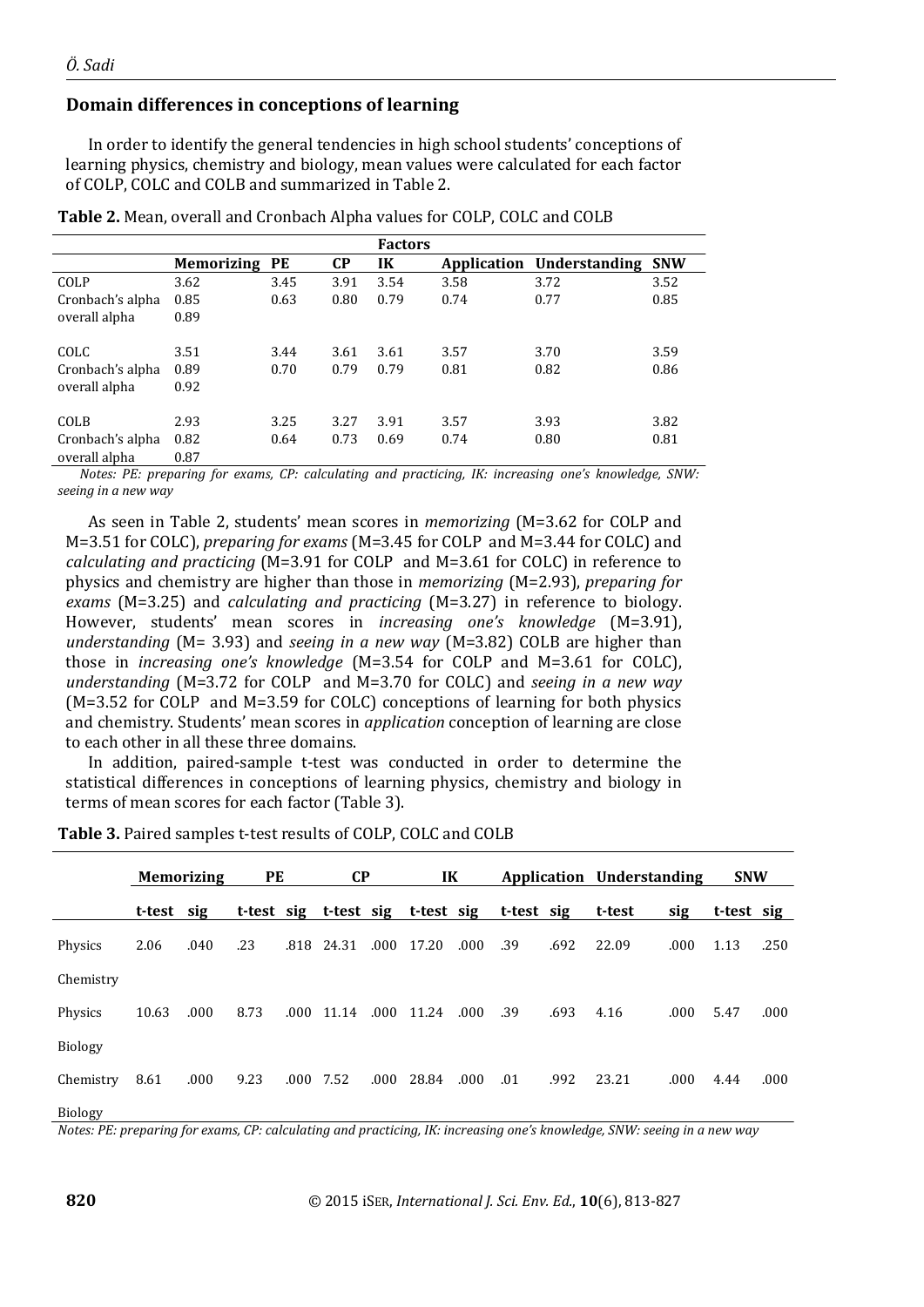As seen in Table 3, except for *application* factor, in all six dimensions there are significant differences in students' conceptions of learning physics, chemistry and biology. In paired comparisons, there is evidence to suggest that high school students preferred *memorizing, preparing for exams* and *calculating and practicing*  conceptions of learning in reference to physics ( $t = 10.63$ ,  $t = 8.73$ ,  $t = 11.14$ ,  $p < 0.05$ ) and chemistry ( $t = 8.61$ ,  $t = 9.23$ ,  $t = 7.52$ ,  $p < 0.05$ ) domains more than they did in biology. In addition, students' mean scores for *memorizing* and *calculating and practicing* conception of learning in physics domain ( $t = 2.06$ ,  $t = 24.31$ ,  $p < 0.05$ ) is significantly different and higher than those of *memorizing* and *calculating* and *practicing* conception of learning in chemistry domain. However, the *preparing for exams* factor did not show any statistical difference between the physics and chemistry domains (t = 23, p > 0.05). Furthermore, Table 3 suggests that students' mean scores in *increasing one's knowledge*, *understanding* and *seeing in a new way* are significantly different in at least one of the domains ( $p < .05$ ). Students' mean scores of COLB in *increasing one's knowledge* , *understanding* and *seeing in a new way* are significantly different and higher than their mean scores of *increasing one's knowledge*," *understanding* and *seeing in a new way* of COLP (t =11.24, t = 4.16, t = 5.47, p < 0.05) and COLC (t = 28.84, t = 23.21, t = 4.44, p < 0.05). Similarly, the mean score of COLC in *increasing one's knowledge* and *understanding* is significantly different from the mean score of COLP in *increasing one's knowledge* (t = 17.20, p < 0.05) and *understanding* ( $t = 22.09$ ,  $p < 0.05$ ). On the other hand, the mean difference between physics and chemistry domain was not significant with respect to *seeing in a new way* of conceptions of learning (t = 1.13, p > 0.05). In other words, high school students preferred to increase their knowledge, understand and form a new perspective in biology more than they did in physics and chemistry, whereas they preferred *increasing one's knowledge* more in chemistry than they did in physics and *understanding* more in physics than they did in chemistry.

### **DISCUSSION AND CONCLUSIONS**

The main purpose of this study was to investigate whether differences exist between students' conceptions of learning physics, chemistry and biology. Therefore, initially, the COLS questionnaire was modified to physics, chemistry and biology domains and exploratory factor analysis was conducted for each questionnaire. It is thought that researchers will be able to use these questionnaires to identify students' conceptions of learning physics, chemistry and biology in the future studies.

According to the findings of this research study, there are some differences in high school students' conceptions of learning depending on the domain. First, high school students prefer to learn physics and chemistry by memorizing rather than biology (Table 2 and Table 3). Moreover, they prefer *preparing for exams* and *calculating and practicing* conceptions of learning for physics and chemistry more. Some similar or different results have been provided by researchers from different countries and different cultures. As a result, although these findings differ from the results of some of the studies in the literature (Chiou, Lee & Tsai, 2013), they are still in parallel with some of them (Li, Liang & Tsai, 2013; Asikainen, Virtanen, Parpala & Lindblom-Ylanne, 2013). For example, in their quantitative study, Li, Liang and Tsai (2013) emphasized that chemistry-major college students preferred *memorizing* and *preparing for exams* conceptions of learning when learning chemistry. Likewise, in this study, it was observed that students' mean scores in *memorizing* and *preparing for exams* for learning chemistry were not low. Similar results were obtained for the same group of students' conceptions of learning physics and it was observed that these students had a tendency towards *memorizing* and *preparing for exams* conceptions of learning when learning physics. In the literature, for example,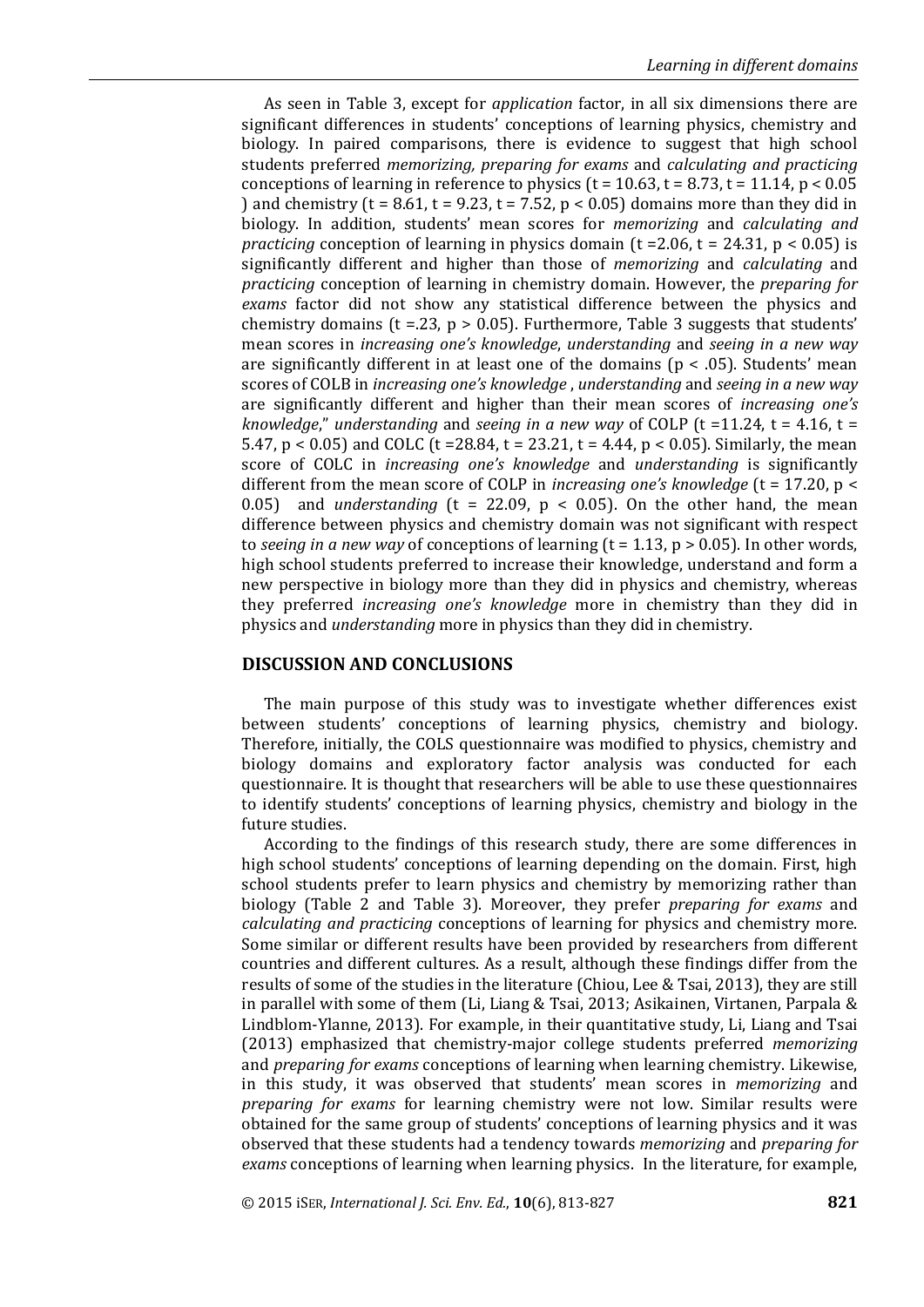Chiou, Lee and Tsai (2013) in their study with 279 Taiwanese high school students found that the students preferred *preparing for exams* and *calculating and practicing* more than *memorizing in learning physics*. In the present study, the fact that when learning physics and chemistry, Turkish students had high mean scores in *memorizing*, *preparing for exams* and *calculating and practicing* conceptions of learning might be closely related to their learning environment. When physics and chemistry curricula in high schools are considered, it is seen that there are a lot of formulas (e.g. formulas on force and movement in physics), symbols of elements and compounds (e.g. periodical table in chemistry), equations and structures. Although science education environment in Turkey has been enriched in order to allow student interaction and relation with concrete materials because a context-based learning approach is adopted, students may still prefer lower-level conceptions of learning when learning physics and chemistry. Although the same students have not yet given up *memorizing* or *preparing for exams* and *calculating and practicing* conceptions of learning when they learn biology, they prefer them less when compared with physics and chemistry. This finding might be resulting from the fact that students may establish more links between the topics they have learned in the biology lessons and the situations they come across in daily life, that they have more opportunities to be in a learning environment suitable for learning by doing and living, or the fact that biology curriculum especially for 9th and  $10<sup>th</sup>$  grade includes basic topics that meet students' expectations and needs. Similarly, Lin, Liang and Tsai (2015) showed that students prefer *memorizing* conception of learning biology and they have not yet given up this conception of learning, but they possessed mixed-conceptions of *memorizing* and *understanding*. In order to interpret the findings of the study in a deeper sense, it is necessary for future studies to use qualitative methods as well as quantitative methods (such as making interviews with students).

Another finding of the study is that there are significant differences in *increasing one's knowledge*, *understanding* and *seeing in new way conceptions* of learning for physics, chemistry and biology domains. Students preferred the higher-level conceptions of learning mentioned above in biology domain more than they did in physics and chemistry domains. In a general sense, the high school students participated in the study had a tendency to prefer higher-level conceptions of learning more than lower-level conceptions of learning when they learn biology. Chiou, Liang and Tsai (2012) stated that undergraduate biology major students' mean scores in higher-level conceptions of learning biology (*increasing one's knowledge*, *application*, *understanding* and *seeing in a new way*) are higher than their mean scores in lower-level conceptions of learning biology (*memorizing*, *testing*, and *calculating and practicing*) and that the students who preferred higher-level conceptions of learning used deep strategies. Similarly, Turkish high school students preferred to form links between old knowledge and newly-acquired knowledge to get more information about topics and events regarding the nature, to see the nature and living creatures from a new perspective with the help of the information they have obtained and to learn ways of explaining the events in their lives in a more logical way from the perspective of biology. The reason for this finding might be the fact that teaching strategies which allow students to use different methods and tools throughout the year, to express themselves freely and to work in cooperation with other students as well as individually are adopted in biology curriculum. However, the same students' mean scores of COLP and COLC in higher-level conceptions of learning were not as high as their COLB scores. Moreover, although the difference is not big, students' COLC mean scores in *increasing one's knowledge* are still higher than their COLP mean scores in *increasing one's knowledge*. While interpreting this kind of findings, many factors should be considered together. For example, this study provides an evidence that students had a negative attitude towards physics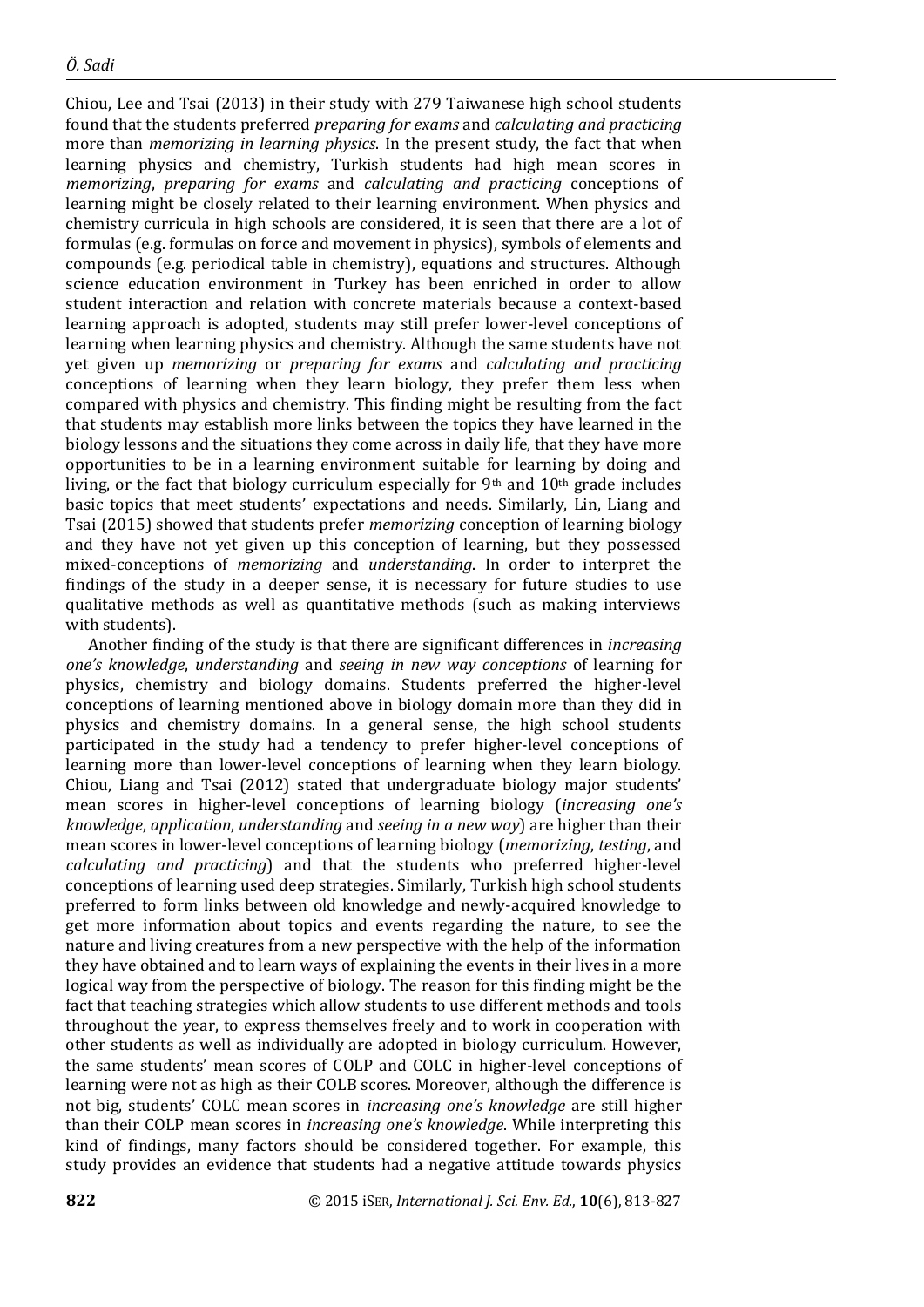and the main reason for this negative attitude was the fact that they could not express physics in mathematical terms and thus they had difficulty in learning physics, even in entering physics class (Nalçacı, Akarsu & Kariper, 2011). If students do not pay attention to physics, it might not be possible for them to comprehend physics (Tekbıyık & Akdeniz, 2010). In this case, the students might adopt a conception of learning that will help them to be successful in physics exams only and this might explain their preference for lower-level COLP rather than higher-level COLP. From the same perspective, why high school students' mean scores of higherlevel COLC were lower than their higher-level COLB scores can be explained. Chemistry as a branch of science examines the structure of the matters, their properties and the interaction between them. The use of chemistry knowledge in various areas today varies from understanding the structure of the living things to overcoming environmental problems (Hancer, Uludag & Yılmaz, 2007). However, if students focus only on chemical formulas, equations and symbols without realizing this quality of chemistry, they might prefer lower-level COLC when they come across questions in both school exams and national examinations which require knowledge based on memorization. Therefore, using the teaching-learning approaches mentioned in both physics and chemistry curricula effectively in the class, and integrating especially physics and chemistry topics into daily life through concrete materials and examples might cause a change in students' preferences from lowerlevel conceptions of learning to higher-level conceptions of learning.

Based on the findings of the study, some suggestions regarding how to lead students to prefer higher-level conceptions of learning rather than lower-level conceptions of learning, especially the ones with a high mean score in physics and chemistry (such as memorizing, preparing for exam and calculating and practicing) can be made. As the curricula for all these three domains have predicted, preparing a learning environment which allows active participation, using the teaching methods and techniques aiming at the development of science process skills, establishing a link between real life and topics covered in class by materializing them and going on education not only in classroom environment but also in laboratories and spaces outside the school might be effective in causing students to choose higher-level conceptions of learning. Besides, in order to improve the scientific importance of this study, more attempts should be made to foster students' conceptions of learning. For example, since students' conceptions of learning provides important insights into their learning (Lee et al., 2008), it is necessary to motivate students who prefer higher level conceptions of learning more to develop their physics and chemistry learning. Moreover, the results of the studies stated that students who students holding a higher-level conception of learning (such as emphasizing the understanding or seeing a new way) tended to use deep approaches to learning; however, students who report a lower-level conception of learning (such as emphasizing the memorizing or preparing for exams) tended to use surface approaches to learning (Lee et al., 2008; Dart et al., 2000). Therefore, the findings of the present study may shape insights for educators and teachers regarding how to help students engage in deep approaches and meaningful learning about physics and chemistry. Also, in relation with the findings of this study, physics and chemistry teachers should promote their students to be aware of conceptions of learning focusing to the improvement of their knowledge and experiences which are easily recallable and usable in their daily life, instead of conceptions of learning focusing on memorizing or preparing for exams. To emphasize this, teachers would prefer to do some hands-on activities with easily obtainable materials. In that respect; even though in Turkey, physics, chemistry and biology science curricula seems to promote students' thinking abilities and make them become active learner and scientifically literate, there is a big responsibility of the teachers who are the major applicators of these programs. That is why, they have to be well prepared and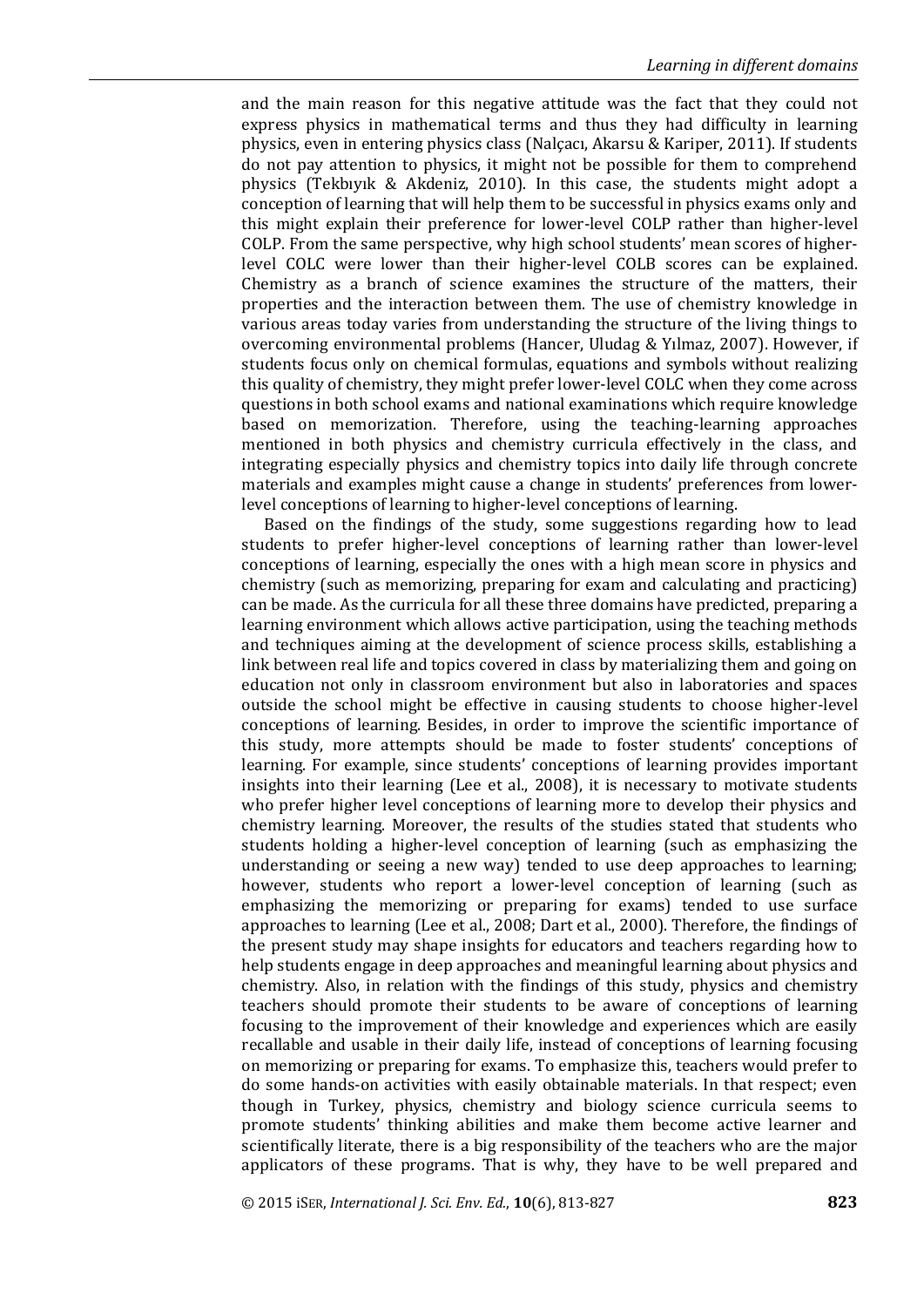organized before the lectures. Science teachers should accept and use studentfocused teaching approaches. To do so, pre-service teachers during their education and in-service teachers during their in-service training program should be informed and educated about constructivist view in their class to promote students active learning and assist students to construct meaningful concepts, which ensures the idea that is far away from the lower-level conceptions of learning. Moreover, the results of the study are vital for researchers, teachers and administrators to be informed about what the role of different domains on students' learning and to actively encourage their students to prefer higher level conceptions of learning.

In this study, quantitative methods were applied and students' conceptions of learning at three different domains were determined. On the other hand, to interpret the findings in detail, it is advised to use some other qualitative methods in the future studies as well. Moreover, in the current study, Turkish high school students' conceptions of learning physics, chemistry and biology were specified. Future studies might consider other knowledge domains as mathematics or engineering. Since this study was done in public Anatolian high schools being located at a provincial city of Turkey, it should be extended with different types of schools in the same city and different types of schools in various cities to generalize the findings to the larger masses. Furthermore, further research is necessary that investigates the relationships between students' conceptions of learning, epistemological beliefs, approaches to learning and self-efficacy to shed more light on ideal physics, chemistry and biology learning in Turkey.

#### **REFERENCES**

- Asikainen, H., Virtanen, V., Parpala, A. & Lindblom-Ylänne, S. (2013). Understanding bioscience students' conceptions of learning in the 21th century. *International Journal of Educational Research, 62*, 36-427.
- Bahcivan, E. & Kapucu, S. (2014). Turkish pre-service elementary science teachers' conceptions of learning science and science teaching efficacy belief: Is there a relationship? *International Journal of Environmental & Science Education*, *9*(4), 429 4
- Brooks, D. C. (2010). Space matters: The impact of formal learning environments on student learning. *British Journal of Educational Technology, 42* (5), 719-726.
- Buehl, M.M., & Alexander, P.A. (2001). Beliefs about academic knowledge. *Educational Psychology Review*, *13*, 325-351.
- Burnett, P. C., Pillay, H., & Dart, B. C. (2003). The influences of conceptions of learning and learner self-concept on high school students' approaches to learning. *School Psychology International*, *24*, 54–66.
- Büyüköztürk, S. (2011). *Sosyal bilimler için veri analizi el kitabı: İstatistik, araştırma deseni, SPSS uygulamaları ve yorum.* [Manual data analysis for the social sciences: statistics, research design, SPSS application and interpretation]. Ankara, Pegem.
- Cano, F. (2005). Epistemological beliefs and approaches to learning: Their change through secondary school and their influence on academic performance. *British Journal of Educational Psychology, 75*(2), 203. doi: 10.1348/000709904X22683.
- Chen, J. A.& Pajares, F. (2010). Implicit theories of ability of grade 6 science students: Relation to epistemological beliefs and academic motivation and achievement in science. *Contemporary Educational Psychology*, *35*(1), 75-87.
- Chin, C., & Brown, D.E. (2000). Learning in science: A comparison of deep and surface Approaches. *Journal of Research in Science Teaching*, *37*, 109–138.
- Chiou, G-L., Lee, M-H. & Tsai, C-C. (2013). High school students' approaches to learning physics with relationship to epistemic views on physics and conceptions of learning physics, *Research in Science & Technological Education*, *31*(1), 1-15, doi: 10.1080/02635143.2013.794134.
- Chiou, G-L., Liang, J-C. & Tsai, C-C., (2012). Undergraduate students' conceptions of and approaches to learning biology: A study of their structural models and gender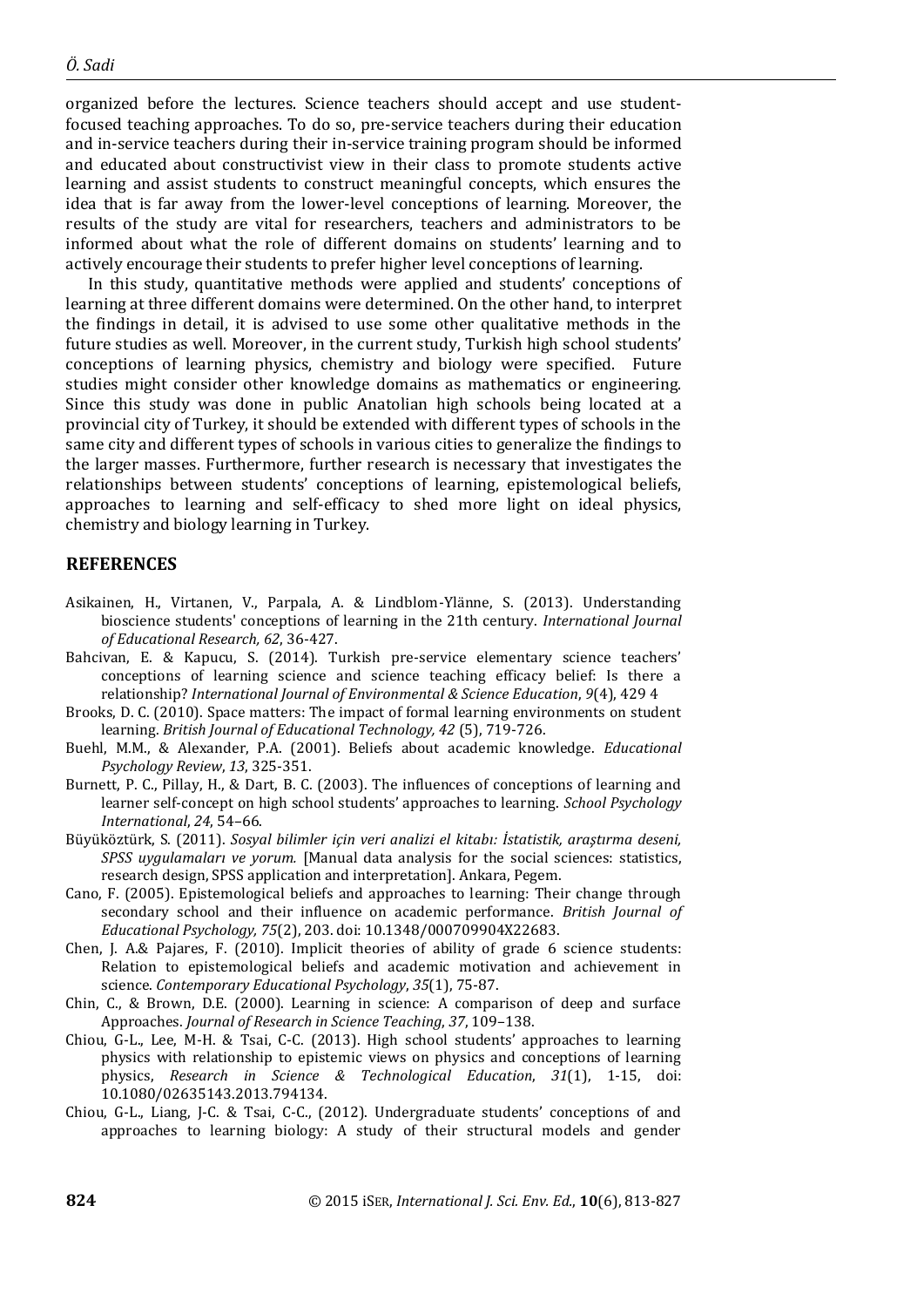differences. *International Journal of Science Education*, *34*(2), 167–195. doi: 10.1080/09500693.2011.558131.

- Cokluk, Ö., Sekercioğlu, G., & Büyüköztürk, S. (2010). *Sosyal bilimler için çok değişkenli istatistik. tek ve çok değişkenli dağılımlar için sayıltıların analizi, lojistik regresyon analizi, diskriminant regresyon analizi, küme analizi, açımlayıcı faktör analizi, doğrulayıcı faktör analizi, yol analizi*.[Multivariate statistics for the social sciences. Univariate and multivariate analysis of assumptions for distributions, logistic regression analysis, discriminant regression analysis, cluster analysis, exploratory factor analysis, confirmatory factor analysis, path analysis]. Ankara, Pegem.
- Dart, B. C., Burneet, P.C., Purdie, N., Boulton-Lewis, G., J. Campbell, J., & Smith, D. (2000). Students' conceptions of learning, the classroom environment and approaches to learning. *Journal of Educational Research*, *93,* 262–270.
- Demir, R. ,Öztürk, N., & Dökme, İ. (2012). Investigation of 7th grade primary school students' motivation towards science and technology course in terms of some variables. *Mehmet Akif Ersoy University Journal of Education Faculty*, *23*, 1 - 2
- Dikmenli, M., & Cardak, O. (2010). A study on biology student teachers' conceptions of learning. *Procedia Social and Behavioral Sciences*, *2*, 933–937. doi: 10.1080/09500690701191425.
- Duarte, A.M. (2007). Conceptions of learning and approaches to learning in Portuguese students. *Higher Education*, *54*, 781-794.
- Dweck, C.S. (1999). Self*-theories: Their role in motivation, personality, and development*. Philadelphia: Psychology Press.
- Eklund-Myrskog, G. (1998). Students' conceptions of learning in different educational contexts. *Higher Education, 35* (3): 299–316. doi:10.1023/A:1003145613005.
- Field, A. (2000). *Discovering statistics using SPSS for windows: Advanced techniques for the beginner.* London: Sage.
- Garnett, P., Garnett, P. & Hackling, M. (1995). Students' alternative conceptions in chemistry: A review of research and implications for teaching and learning. *Studies in Science Education*, *25*, 69-95.
- Hançer, A.H., Uludağ, N., &Yılmaz, A. (2007). The evaluation of the attitudes of science teacher candidates towards chemistry lesson. *Hacettepe University Education Faculty Journal*, *32*, 100-109.
- Hegarty-Hazel, E., & Prosser, M. (1991). Relationship between students" conceptual knowledge and study strategies. Part 1: Student learning in physics. *International Journal of Science Education*, *13*, 303-312.
- Henning, M. A., & Shulruf, B. (2011). Academic achievement: Changes in motivational beliefs and self-regulated learning strategies over time. *Psychologia*, *54* (3), 135-144.
- Herrnstein, R. J., & Murray, C. (1994). *The bell curve: Intelligence and class structure in American life.* New York: Free Press.
- Karasar, N. (1999). *Bilimsel Araştırma Yöntemi Kavramlar,Teknikler,İlkeler* [Research Methods Concepts, Techniques, Principles] Ankara, Nobel.
- Kember, D., Biggs, J., & Leung, D. Y. P. (2004). Examining the multidimensionality of approaches to learning through the development of a revised version of the Learning Process Questionnaire. *British Journal of Educational Psychology*, *74,* 261-280.
- Lee, M-H., Johanson, R. E., & Tsai, C-C. (2008). Exploring Taiwanese high school students' conceptions of and approaches to learning science through a structural equation modeling analysis. *Science Education*, *92*(2), 191–220. doi: 10.1002/sce.20245.
- Li, J. (2001). Chinese conceptualization of learning. *Ethos, 29*, 111–137. doi:10.1525/ eth.2001.29.2.111.
- Li, J. (2003). U.S. and Chinese cultural beliefs about learning. *Journal of Educational Psychology, 95*, 258–267. doi:10.1037/0022-0663.95.2.258.
- Li, J., & Chun, C.K. (2012). Effects of learning strategies on student reading literacy performance. *The Reading Matrix*, *12*(1), 30-38.
- Li, W. T., Liang, J. C., & Tsai, C. C. (2013). Relational analysis of college chemistry- major students' conceptions of and approaches to learning chemistry. *Chemistry Education Research and Practice*, *14*, 555–565. doi:10.1039/c3rp00034f.
- Liang, J-C. & Tsai, C-C. (2010). Relational analysis of college science-major students' epistemological beliefs toward science and conceptions of learning science. *International Journal of Science Education*, *32*(17), 2273-2289.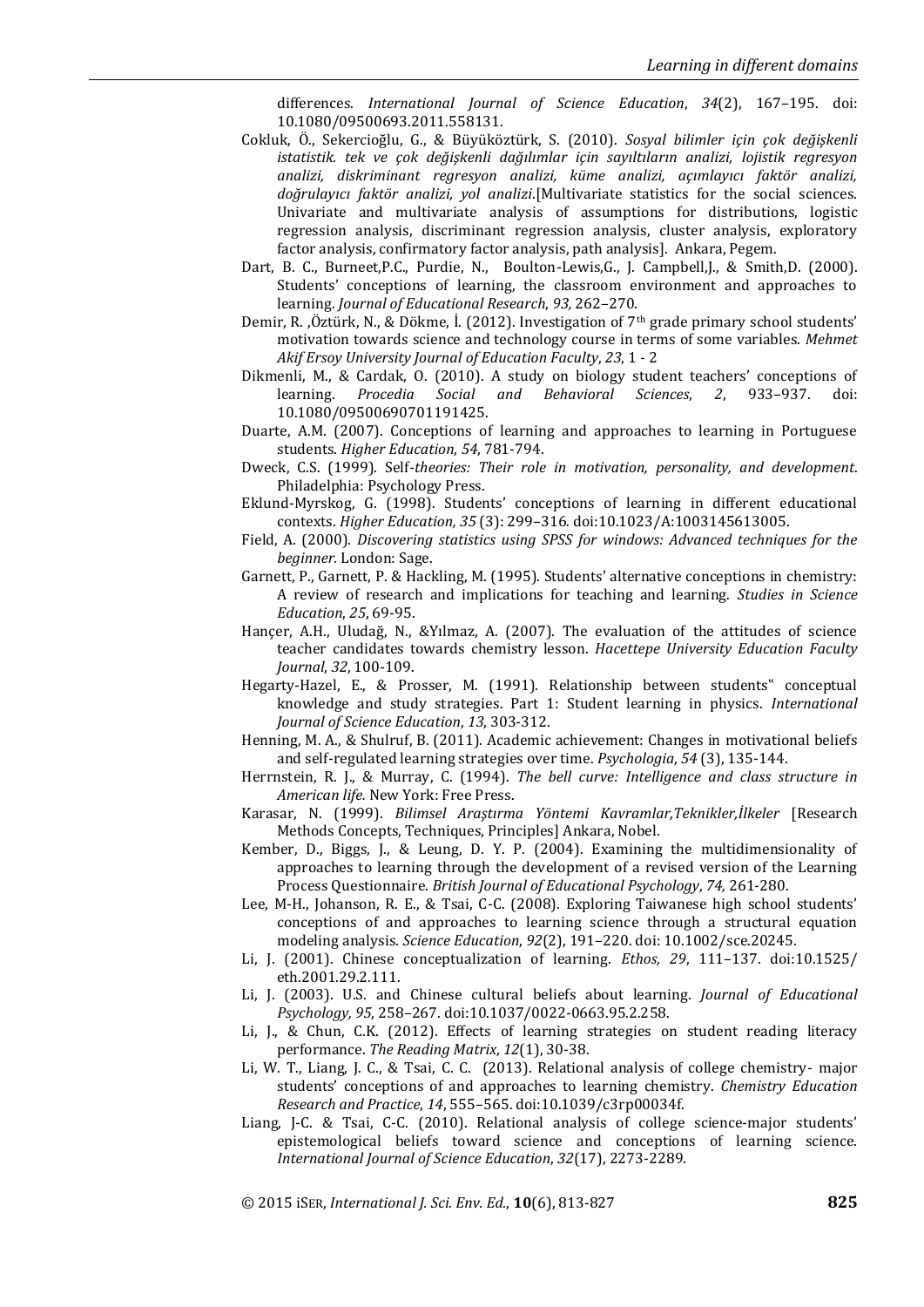- Lin, T.C., Liang, J.C., & Tsai. C-C. (2015). Conceptions of memorizing and understanding in learning, and self-efficacy held by university biology majors. *International Journal of Science Education, 37*(3), 446-468, doi: 10.1080/09500693.2014.992057
- Lin, T-J. & Tsai, C-C. (2013). An investigation of Taiwanese high school students' science learning self-efficacy in relation to their conceptions of learning science. *Research in Science & Technological Education, 31*(3), 308-323, doi:10.1080/02635143.2013.841673.
- Marton, F., & Säljö, R. (1984) *The experience of learning*, in Marton, F., Hounsell, D. & Entwistle, N. (eds.), *Approaches to Learning*, Edinburgh: Scottish Academic Press, 36-55.
- Marton, F., Dall'Alba, G., & Beaty,E. (1993). Conceptions of learning. *International Journal of Educational Research*, *19,* 277–299.
- Marton, F., Wen, Q., & Nagle, A. (1996). Views on learning in different cultures. Comparing patterns in China and Uruguay. *Anales de Psicologia*, *12*(2), 123-32.
- Nalçacı, İ.Ö., Akarsu, B., & Kariper, A.İ. (2011). Bilimin Doğası ve Bilim Tarihi Dersinin Fen Bilgisi Öğretmen Adaylarının Bilimin Dogası Hakkındaki Bilgi ve Görüşlerine
- Etkisi [Effects Of The Nature Of Science Course On Science Prospective Teachers' Knowledge And Opinions]. *Selçuk Üniversitesi Ahmet Keleşoğlu Eğitim Fakültesi Dergisi [Selcuk University Ahmet Kelesoglu Education Faculty Journal*], *32*, 337-352.
- Norton, L.S. & Crowley, C.M. (1995) Can students be helped to learn how to learn? An evaluation of an approach to learning programme for first year degree students. Higher Education, 29, 307-328.
- Ozdamar, K. (1999). Paket *programlar ile istatistiksel veri analizi. [Statistical data analysis with the package program].* Eskisehir, Kaan.
- Pillay, H., Purdie, N. & Boulton-Lewis, G. (2000). Investigating cross-cultural variations in conceptions of learning and the use of self-regulated strategies. *Education Journal 28*(1), 65–84.
- Purdie, N., Hattie, J., & Douglas, G. (1996). Student conceptions of learning and their use of self-regulated learning strategies: a cross-cultural comparison. *Journal of Educational Psychology*, *88*, 87–100.
- Reyes, M.R., Brackett, M.A., Rivers, S. E., White, M., & Salovey, P. (2012). Classroom emotional climate, student engagement and academic achievement. *Journal of Educational Psychology*, *104*(3), 700-712. doi: 10.1037/a0027268.
- Rivkin, Steven G., Eric A. Hanushek., & John F., Kain. (2005). Teachers, schools, and academic achievement. *Econometrica*, *73*(2), 417-458.
- Rowden Quince, B. (2013). *The effects of self-regulated learning strategy instruction and structured-diary use on students' self- regulated learning conduct and academic success in online community-college general education courses*. Doctoral Dissertations. Paper 68. University of San Francisco.
- Sadi,Ö., & Dağyar, M. (2015). High school students' epistemological beliefs, conceptions of learning and self-efficacy for learning biology: A Study of Their Structural Models. *Eurasia Journal of Mathematics, Science and Technology Education, 11*(5), 1061-1079 (doi: 10.12973/eurasia.2015.1375a)
- Sadi,Ö., & Lee, M.H. (2015). The Conceptions of learning science for science-mathematics groups and literature-mathematics groups in Turkey. *Research in Science & Technological Education*, *33* (2) 182-196 (doi: 10.1080/02635143.2014.996543)
- Sadi,Ö., & Uyar, M. (2014). The Turkish adaptation of the conceptions of learning science questionnaire: The study of validity and reliability. *Journal of Educational and Instructional Studies in the World, 4*(2), 73-82.
- Sadi,Ö., & Uyar, M. (2013). Relationship between self-efficacy, self-regulated learning strategies and achievement: A path model. *Journal of Baltic Science Education*, *12*(1):21- 33.
- Saljo, R. (1979). *Learning in the learner's perspective I: Some commonsense conceptions.*  Gothenburg, Sweden: Institute of Education, University of Gothenburg.
- Schommer, M. (1998). The influence of age and education on epistemological beliefs. *British Journal of Educational Psychology*, *68,* 551–562.
- Schommer-Aikins, M. (2004). Explaining the epistemological belief system: Introducing the embedded systemic model and coordinated research approach. *Educational Psychologist*, *39*, 19-29. doi: 10.1207/s15326985ep3901\_3